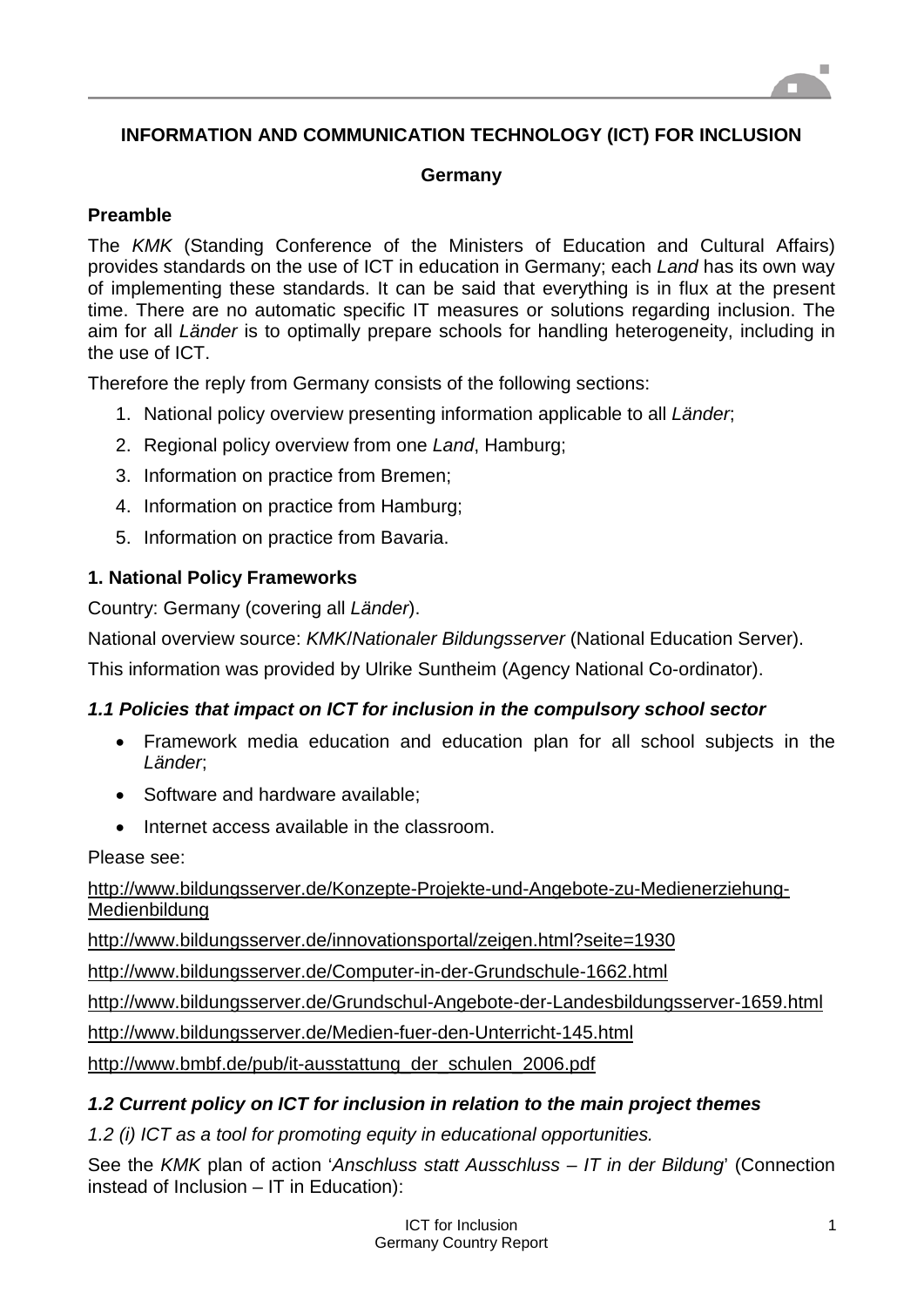# http://www.bmbf.de/\_media/press/KONZE\_IT(2).pdf

ICT is seen as one of the key issues in educational policy.

*1.2 (ii) Access to appropriate ICTs as an entitlement*

This is generally included in frameworks, especially in frameworks for media education, but is not binding.

*1.2 (iii) Training of educational staff in the use of general and specialist ICTs*

There are training and educational measures for all partners in all *Länder*.

*1.2 (iv) The promotion of ICT research and development requiring a multi-stakeholder approach*

No information is available on this issue.

*1.2 (v) Data collection and monitoring in the use of ICT in inclusion*

Please see [http://www.bmbf.de/pub/it-ausstattung\\_der\\_schulen\\_2006.pdf](http://www.bmbf.de/pub/it-ausstattung_der_schulen_2006.pdf)

# *1.3 Strategic plans for implementing policy on ICT for inclusion*

The *Länder* are responsible for any strategic plans and for implementation.

# *1.4 Monitoring and evaluation of policies or strategic plans relating to ICT for inclusion*

- Digitalisation of study material, assessment and frameworks in all *Länder*;
- Software and hardware available in all schools;
- Internet access available in many classrooms.

# *1.5 Main policy developments in ICT for Inclusion that have taken place since 2000*

Please see above.

# *1.6 Current issues in relation to ICT for Inclusion*

- Digitalisation of study material, assessment and frameworks in all *Länder*;
- Training and educational measures for all partners.

# *1.7 Important short and long-term developments in ICT for Inclusion*

- Software and hardware equipment available in all schools for all students:
- Better training and educational measures for all partners.

# **2. Regional Policy Frameworks**

# Region: Hamburg

This information was provided by Dr Angela Ehlers (*Referat Inklusion*, *Behörde für Schule und Berufsbildung* – Inclusion Unit, Ministry of Schools and Vocational Training).

# *2.1 Policies that impact on ICT for inclusion in the compulsory school sector*

- Framework media education and education plan for all school subjects with mandatory use of ICT;
- Software and hardware available: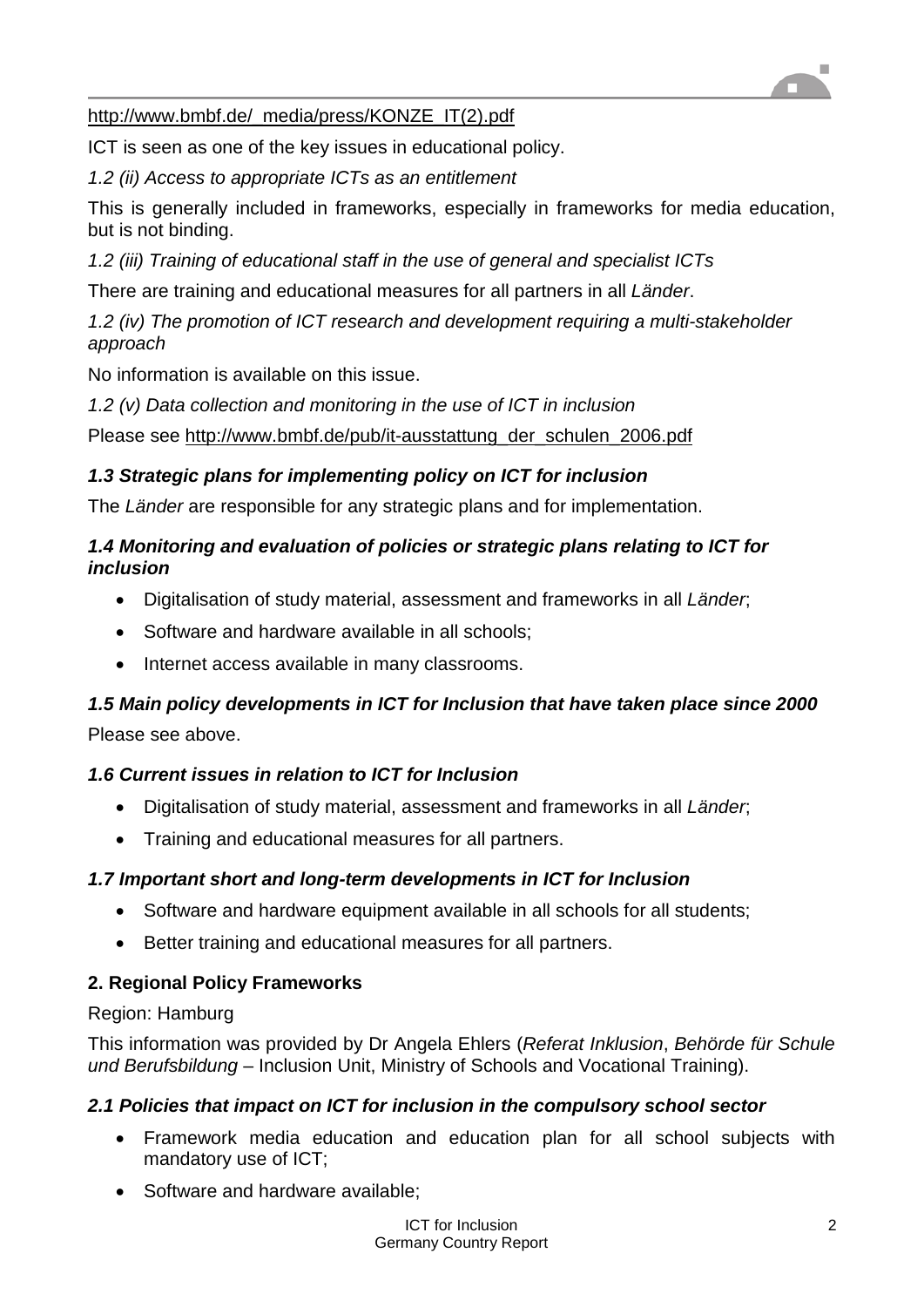

- Internet access available in the classroom:
- There are interactive whiteboards in 30% of classrooms;
- Specialised special needs education (SNE) software is used to compensate for any disadvantages;
- Training and educational measures for all partners.

# *2.2 Current policy on ICT for inclusion in relation to the main project themes*

*2.2 (i) ICT as a tool for promoting equity in educational opportunities.*

To date, SNE schools offer better standards than compulsory schools.

With regard to implementing inclusion, only project ideas exist thus far.

*2.2 (ii) Access to appropriate ICTs as an entitlement*

This is generally included in frameworks, especially in frameworks for media education, but is not binding.

*2.2 (iii) Training of educational staff in the use of general and specialist ICTs*

The *Landesinstitut* (National Institute) offers training, but it is not obligatory.

There is only training for all schools in relation to interactive whiteboards, through the training of two to three teachers per school.

*2.2 (iv) The promotion of ICT research and development requiring a multi-stakeholder approach*

Preparation of a script on 'Inclusion and Media' by a multi-professional team.

*2.2 (v) Data collection and monitoring in the use of ICT in inclusion*

No information is available on this issue.

# *2.3 Strategic plans for implementing policy on ICT for inclusion*

- Development of a digital infrastructure in schools including inventory, support, implementation, training
- Implementation of a network
- developing digital SNE material for all partners
- Providing digital material
- Development of qualification for teachers, training and support of experts

# *2.4 Monitoring and evaluation of policies or strategic plans relating to ICT for inclusion*

The results of the projects are constantly evaluated.

# *2.5 Main policy developments in ICT for Inclusion that have taken place since 2000*

No information is available on this issue.

# *2.6 Current issues in relation to ICT for Inclusion*

- Improvement of communication and information by using a platform:
- Digitalisation of study material, assessment and frameworks;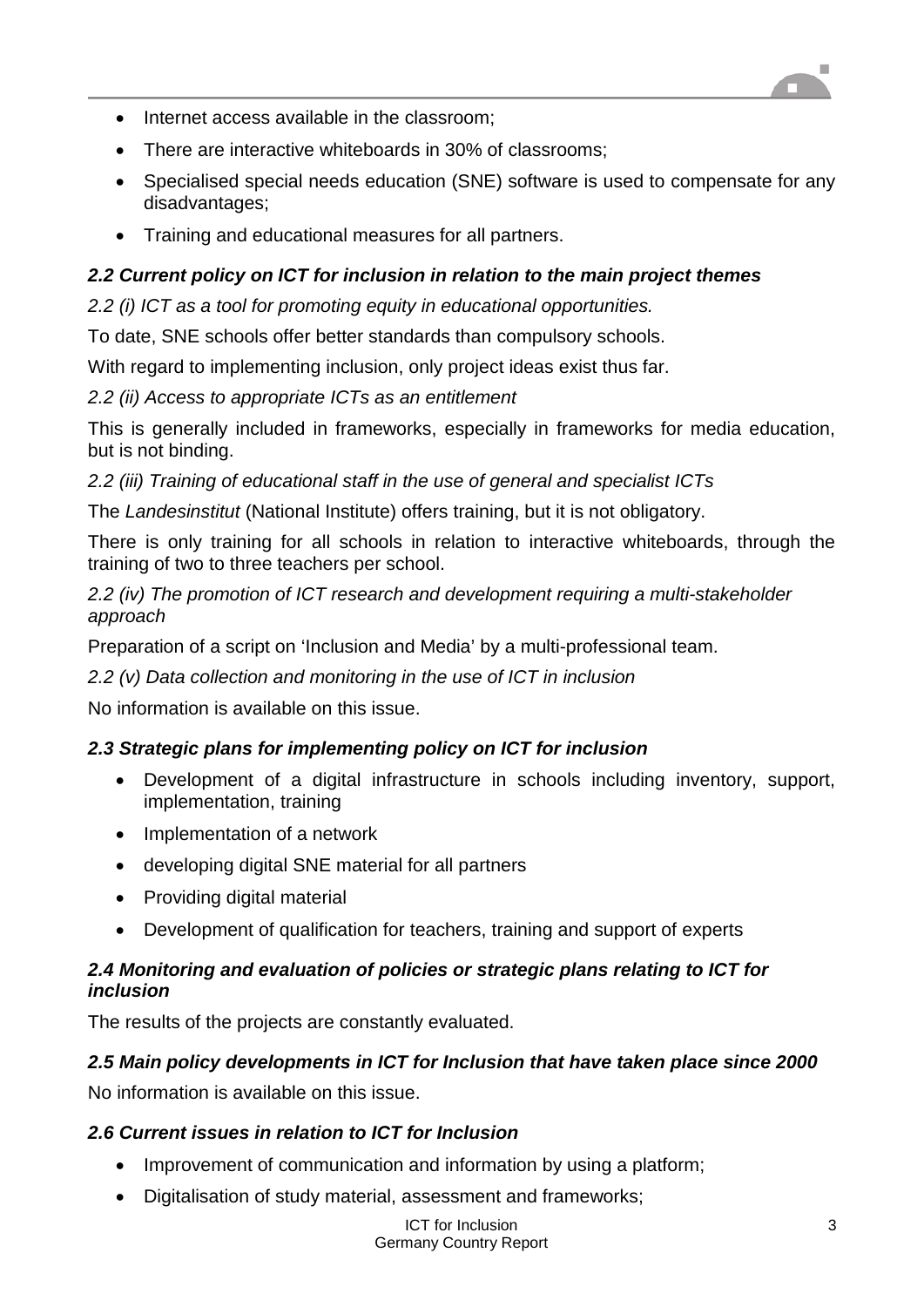

- In the context of the project, students are given personal notebooks;
- Participants are trained in using ICT.

# *2.7 Important short and long-term developments in ICT for Inclusion*

Expected developments for all participating schools:

- platform and material for organisation and communication;
- thirty-hour courses based on the 'Inclusion and Media' pilot project for grade 5 and 6 staff members;
- digital material;
- digital skills, SNE papers, assessment, digital SNE material.

Expected developments for everyone:

- blog where all participants can share information;
- cross-linkage of schools through the platform, mailing lists and newsletter;
- use of digital material;
- use of well-known structures:
- qualified experts among the project participants.

### **3. Regional Practice (Bremen)**

This information was provided by Helmut Kehlenbeck (*Die Senatorin für Bildung und Wissenschaft/Bildung Bremen* – Senator for Education and Science/Education Bremen).

#### *3.1 Main developments in practice in ICT for Inclusion since 2000 in relation to the main project themes*

#### *3.1 (i) ICT as a tool for promoting equity in educational opportunities*

Integration into the school network and internet usage is possible in each classroom.

A standardised network structure is being implemented via SuBITI (Service and Operation Concept for the IT Infrastructure). Through a personal account, every student and teacher has access to private data areas, as well as data areas reserved for each class, for example. The standardised network structure permits easy, effective support.

The *Landesinstitut* has its own media department. The *Landesinstitut* is active in consulting on IT concepts and software. Via SuBITI, schools are provided with relevant software. Software for individual learning is provided in this way. Please see www.lis.bremen.de

Schools can use the [www.portal.schule.bremen.de](http://www.portal.schule.bremen.de/) web portal for school-related uses. Elearning concepts can be accessed through the portal.

A next step will be the creation of wireless LAN structures in schools.

*3.1 (ii) Access to appropriate ICTs as an entitlement*

Every primary school has one or multiple classroom computers.

In addition, various primary schools have media corners or computer rooms.

Secondary level I and II schools have multiple classroom computers, as well as media corners; individual schools have laptop classes.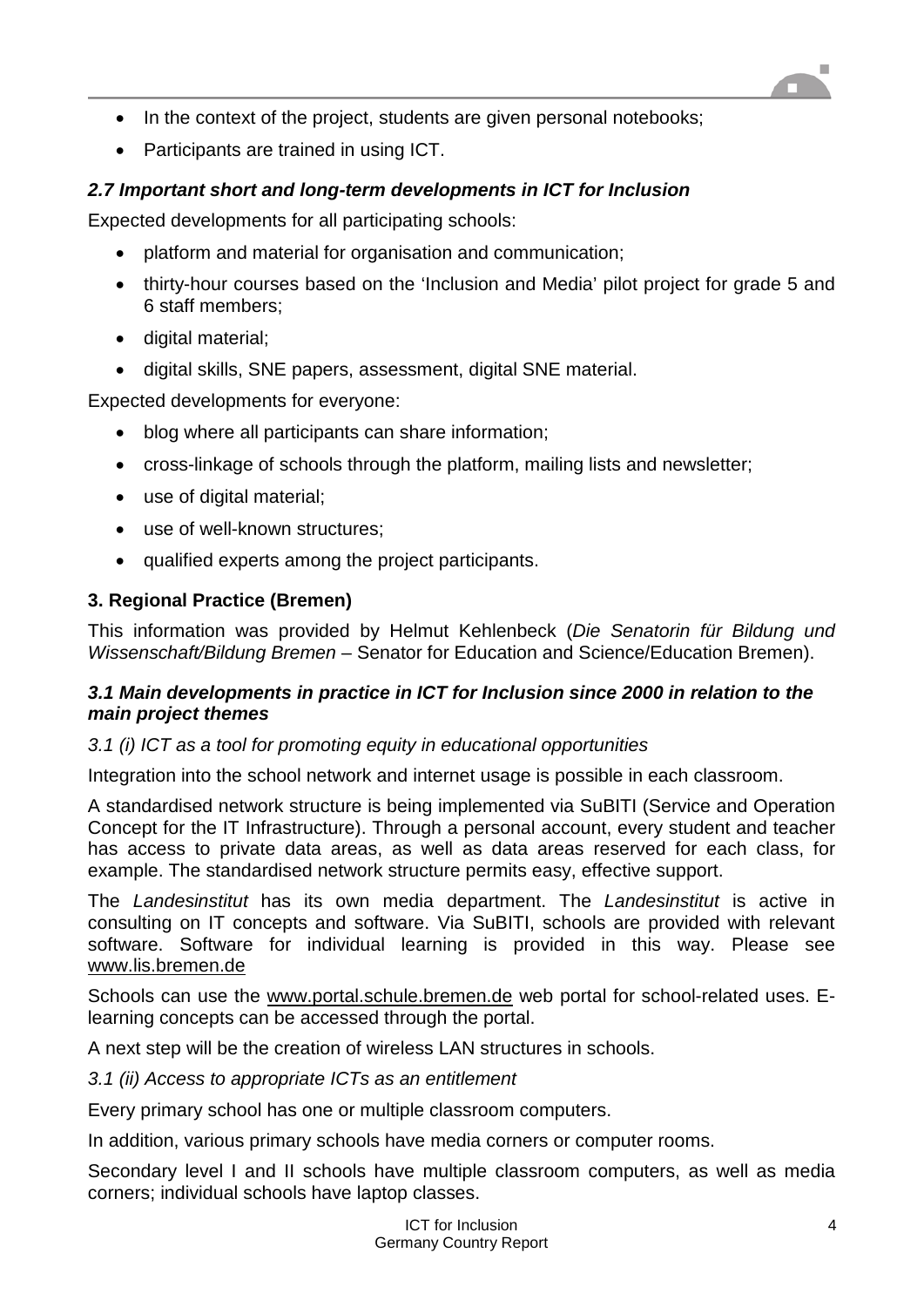

All secondary level I and II schools have at least two interactive whiteboards.

Each student and teacher has an individual email address that can be used within school contexts.

Every primary school has a media set, consisting of projector, laptop and speakers, for presentations.

#### *3.1 (iii) Training of educational staff in the use of general and specialist ICT*

The *Landesinstitut* has its own media department. The *Landesinstitut* is active in consulting on IT concepts and software. Via SuBITI, schools are provided with relevant software. Software for individual learning is provided in this way. Please see [www.lis.bremen.de](http://www.lis.bremen.de/)

*3.1 (iv) The promotion of ICT research and development requiring a multi-stakeholder approach*

In the context of inclusion and the dismantling of *Förderzentren* (special education units), the following steps have been carried out:

Every secondary level I and II school has its own ZUP (centre for supporting education). Each ZUP management body is part of the school management body and is responsible for the implementation of inclusion. Various primary schools also have an independent ZUP, while other primary schools are assigned to ZUP groups. Whenever students are in need of specific hardware, which is not covered by health insurance, individual solutions are sought.

Naturally, we would like to have even better IT resources available to us. However, overall we are prepared – both conceptually and in real terms – for the implementation of inclusion in the IT sector.

*3.1 (v) Data collection and monitoring in the use of ICT for inclusion*

No information is available on this issue.

#### *3.2 ICT to promote learning in inclusive settings*

*3.2 (i) Country-based networks to support teachers in using ICT to promote inclusive learning*

A web portal providing support to teachers with regard to inclusion is under construction.

*3.2 (ii) Initial teacher education in using ICT to promote inclusive learning*

No information is available on this issue.

*3.2 (iii) Practical support in classrooms to help teachers' use of ICT to promote inclusive learning*

No information is available on this issue.

*3.2 (iv) Important information sources about new developments, hardware and software products and ideas for using ICT to promote learning in inclusive settings*

No information is available on this issue.

#### *3.3 Current obstacles to using ICT to promote learning in inclusive settings*

No information is available on this issue.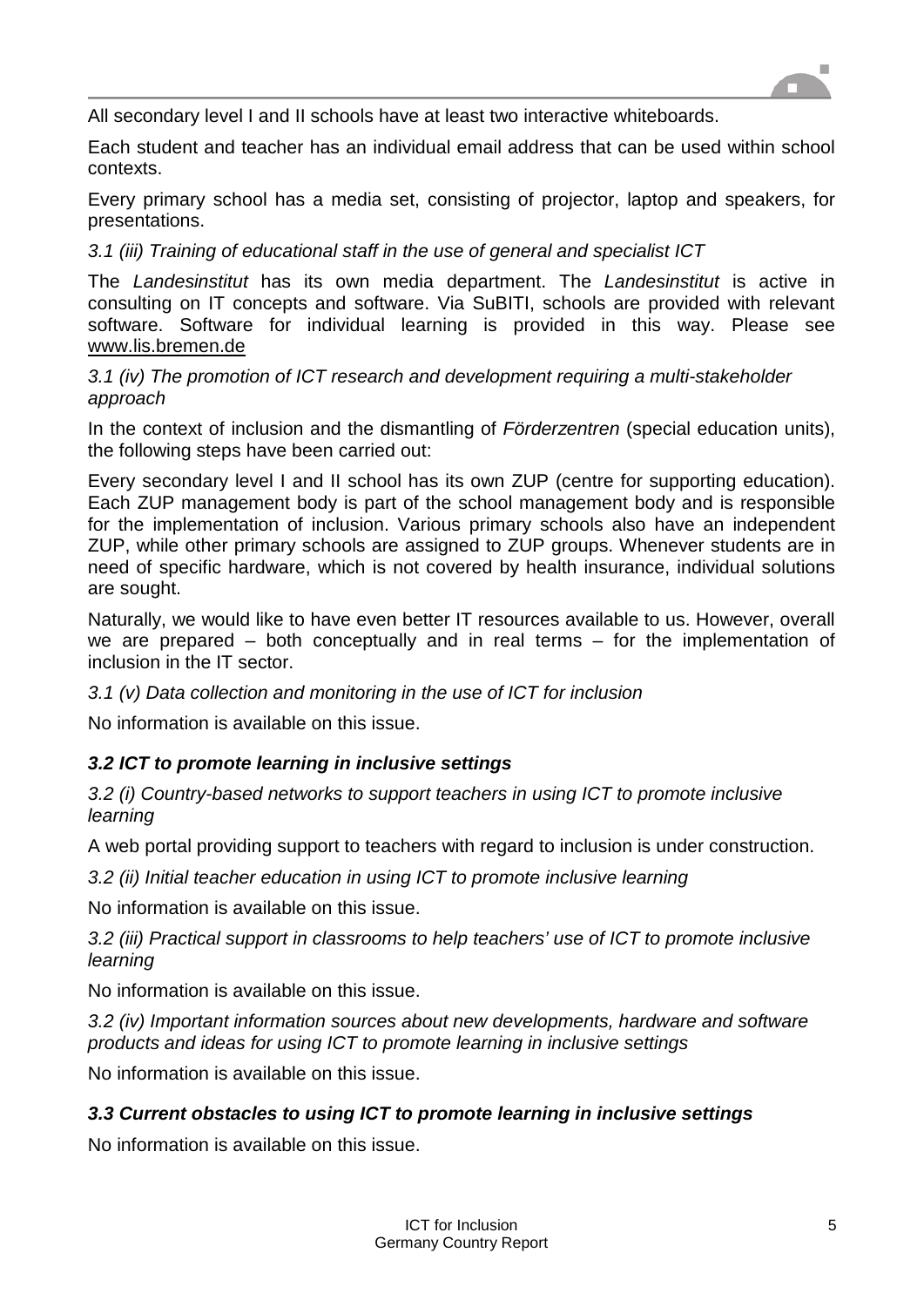

# *3.4 Factors that support using ICT to promote learning in inclusive settings*

No information is available on this issue.

# *3.5 Perceived short and long-term developments that will have an impact on ICT for Inclusion practice*

No information is available on this issue.

### **4. Regional Practice (Hamburg)**

This information was provided by Dr Angela Ehlers (*Referat Inklusion*, *Behörde für Schule und Berufsbildung* – Inclusion Unit, Ministry of Schools and Vocational Training).

#### *4.1 Main developments in practice in ICT for Inclusion since 2000 in relation to the main project themes*

#### *4.1 (i) ICT as a tool for promoting equity in educational opportunities*

There have been initiatives by single support centres (now regional support centres – *ReBBZ*) and positive experiences, especially in communication between teachers and other staff members, as well as in the vocational training of grade 8 and 9 students. However, there are no valid measures.

*4.1 (ii) Access to appropriate ICTs as an entitlement*

Software and hardware are available everywhere, as is internet access.

*4.1 (iii) Training of educational staff in the use of general and specialist ICT*

Teacher training is provided by individual schools. Competences are still unequally distributed among the staff.

*4.1 (iv) The promotion of ICT research and development requiring a multi-stakeholder approach*

There are no such activities in Hamburg.

*4.1 (v) Data collection and monitoring in the use of ICT for inclusion*

No information is available on this issue.

#### *4.2 ICT to promote learning in inclusive settings*

*4.2 (i) Country-based networks to support teachers in using ICT to promote inclusive learning*

Arrangements are made by the *Landesinstitut* (LIF15) to provide a network for coordinators. The *Landesinstitut* seeks solutions in order to secure resources.

*4.2 (ii) Initial teacher education in using ICT to promote inclusive learning* 

Basic ICT skills are necessary for employment.

The *Landesinstitut* does not provide any additional training.

*4.2 (iii) Practical support in classrooms to help teachers' use of ICT to promote inclusive learning*

In every school, one of the staff members is responsible for media and supports colleagues according to the media framework. One problem is these experts' lack of time.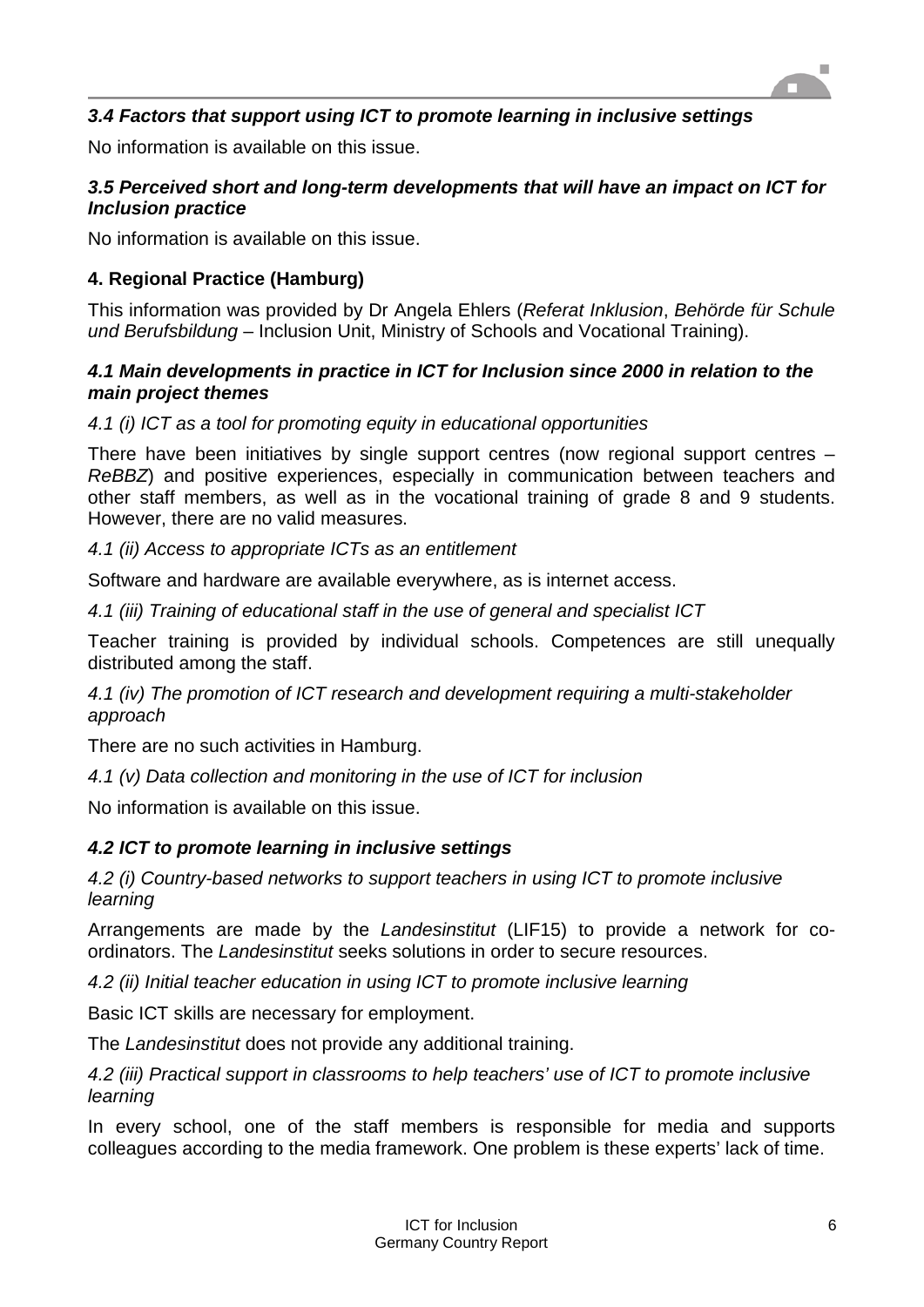

*4.2 (iv) Important information sources about new developments, hardware and software products and ideas for using ICT to promote learning in inclusive settings*

Individually, integration to the network is still lacking.

# *4.3 Current obstacles to using ICT to promote learning in inclusive settings*

- Staff, especially in schools working with inclusive education for the first time, might be overstretched;
- Lack of competences and training;
- Lack of digital material to support all students with assessment and evaluation.

# *4.4 Factors that support using ICT to promote learning in inclusive settings*

- Competent co-ordinators in schools;
- Integration to a network, working with best practice examples;
- Intensive teacher training, accompanied by reduced timetables.

# *4.5 Perceived short and long-term developments that will have an impact on ICT for Inclusion practice*

Implementation of a project to train experts and create structures and material.

# **5. Regional Practice (Bavaria)**

This information was provided by Erich Weigl (*Referat Sonderpädagogik, Staatsministerium für Unterricht und Kultus* – Special Education Unit, Ministry of Education and Culture, Munich/Bavaria).

# **5***.1 Main developments in practice in ICT for Inclusion since 2000 in relation to the main project themes*

In the context of the Digital Learning in Bavaria programme, which supports IT-based lessons in schools, the Bavarian Ministry of Education and Culture has been running the digital learning project since 14 September 2011. It will continue until 1 March 2014.

In co-operation with *Staatsinstitut für Schulqualität und Bildungsforschung* (State Institute for School Quality and Educational Research – *ISB*), *Akademie für Lehrerfortbildung und Personalführung* (Academy for Advanced Teacher Training and Personnel Management – *ALP*) and *Institut für Film und Bild in Wissenschaft und Unterricht gGmbH* (Institute for Film and Image in Science and Education – *FWU*), the programme offers:

- The Online Media Centre: Bavarian teachers and students are authorised to use the films, media, etc., available in the centre at no charge.
- A Learning Management System to promote digital learning by providing software with particular focus on support and organisation in the students' learning process.
- The mebis (Media Centre Bayern): a web portal for students and teachers that provides information, films, media, etc., for all school subjects. [\(www.mebis.bayern.de\)](http://www.mebis.bayern.de/).

# *5.2 ICT to promote learning in inclusive settings*

To support inclusive settings, all concepts and offers:

• are accessible (adjustable font size, integrated reader function, etc.);